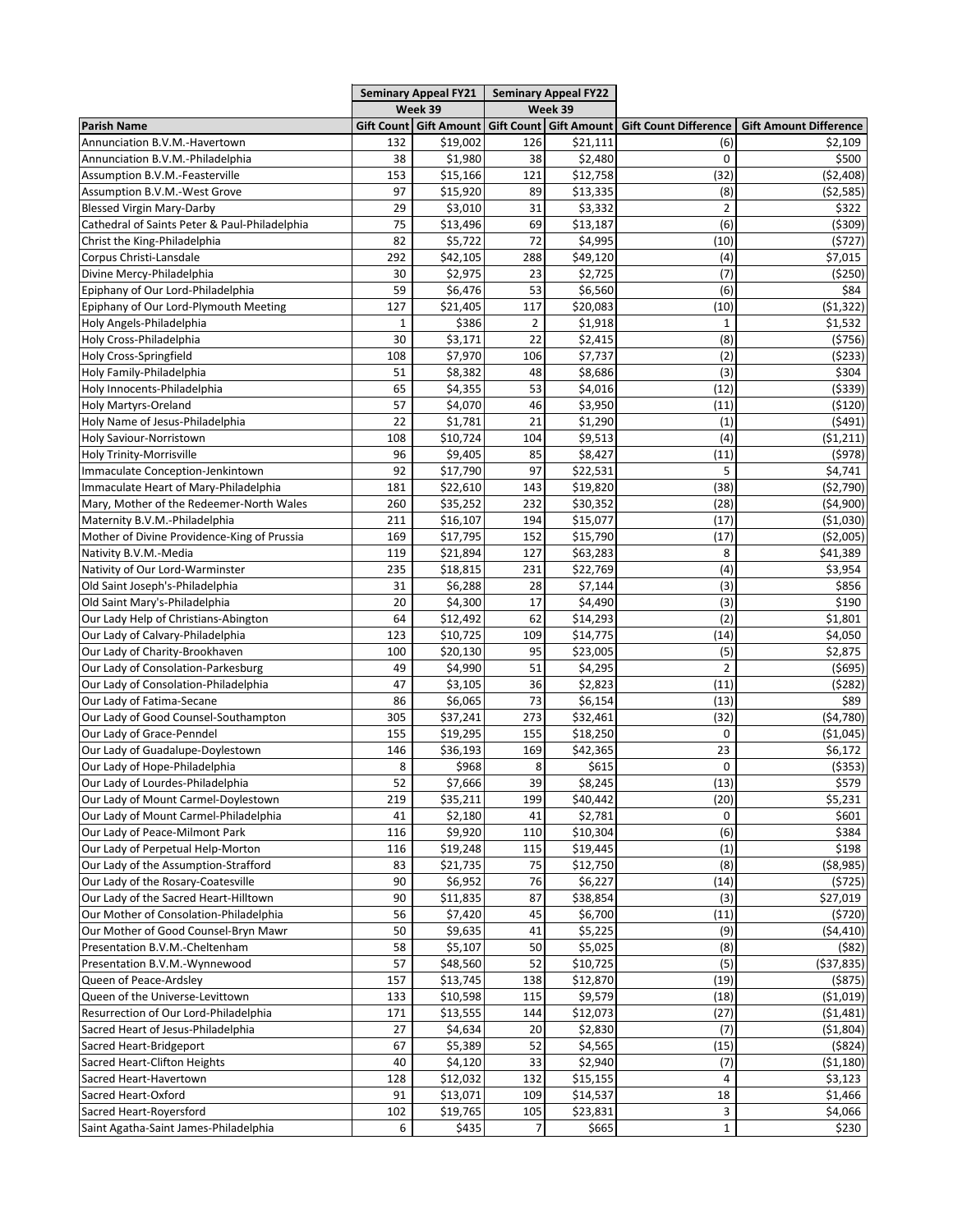| Saint Agnes-Saint John Nepomucene-Philadelphia          | 12         | \$1,715              | 13       | \$797                | $\mathbf 1$  | ( \$918)              |
|---------------------------------------------------------|------------|----------------------|----------|----------------------|--------------|-----------------------|
| Saint Agnes-Sellersville                                | 164        | \$16,635             | 158      | \$14,112             | (6)          | (52, 522)             |
| Saint Agnes-West Chester                                | 171        | \$31,434             | 151      | \$28,188             | (20)         | ( \$3, 246)           |
| Saint Albert the Great-Huntingdon Valley                | 148        | \$17,649             | 125      | \$15,214             | (23)         | (52, 435)             |
| Saint Aloysius-Pottstown                                | 84         | \$9,070              | 85       | \$9,155              | 1            | \$85                  |
| Saint Alphonsus-Maple Glen                              | 184        | \$34,145             | 205      | \$45,716             | 21           | \$11,571              |
| Saint Ambrose-Philadelphia                              | 38         | \$2,550              | 21       | \$1,230              | (17)         | ( \$1,320)            |
| Saint Anastasia-Newtown Square                          | 271        | \$33,247             | 238      | \$30,685             | (33)         | (52, 562)             |
| Saint Andrew the Apostle-Drexel Hill                    | 86         | \$11,955             | 80       | \$12,880             | (6)          | \$925                 |
| Saint Andrew-Newtown                                    | 392        | \$107,152            | 422      | \$112,013            | 30           | \$4,861               |
| Saint Andrew-Philadelphia                               | 6          | \$470                | 5        | \$235                | (1)          | ( \$235)              |
| Saint Anne-Philadelphia                                 | 18         | \$2,165              | 14       | \$1,660              | (4)          | ( \$505)              |
| Saint Ann-Phoenixville                                  | 120        | \$21,856             | 117      | \$22,513             | (3)          | \$657                 |
| Saint Anselm-Philadelphia                               | 131        | \$14,510             | 124      | \$13,405             | (7)          | (51, 105)             |
| Saint Anthony of Padua-Ambler                           | 138        | \$34,964             | 119      | \$33,424             | (19)         | (\$1,540)             |
| Saint Athanasius-Philadelphia                           | 24         | \$1,562              | 9        | \$595                | (15)         | ( \$967)              |
| Saint Augustine-Philadelphia                            | 12         | \$1,583              | 13       | \$1,911              | $\mathbf{1}$ | \$328                 |
| Saint Barbara-Philadelphia                              | 29         | \$1,621              | 18       | \$836                | (11)         | (5785)                |
| Saint Barnabas-Philadelphia                             | 9          | \$770                | 8        | \$1,800              | (1)          | \$1,030               |
| Saint Bartholomew-Philadelphia                          | 32         | \$3,310              | 30       | \$3,400              | (2)          | \$90                  |
| Saint Basil the Great-Kimberton                         | 78         | \$9,962              | 70       | \$11,047             | (8)          | \$1,085               |
| Saint Bede the Venerable-Holland                        | 305        | \$41,300             | 301      | \$41,162             | (4)          | ( \$138)              |
| Saint Bernadette-Drexel Hill                            | 116        | \$11,755             | 116      | \$11,655             | 0            | ( \$100)              |
| Saint Bernard-Philadelphia                              | 42         | \$3,325              | 30       | \$2,870              | (12)         | (5455)                |
| Saint Bridget-Philadelphia                              | 51         | \$14,875             | 36       | \$5,215              | (15)         | ( \$9,660)            |
| Saint Catherine of Siena-Horsham                        | 106        | \$11,590             | 99       | \$12,476             | (7)          | \$886                 |
| Saint Cecilia-Philadelphia                              | 199        | \$18,981             | 182      | \$17,195             | (17)         | ( \$1,786)            |
| Saint Charles Borromeo-Bensalem                         | 118        | \$12,922             | 110      | \$12,060             | (8)          | ( \$862)              |
| Saint Charles Borromeo-Drexel Hill                      | 87         | \$20,618             | 84       | \$10,323             | (3)          | ( \$10, 295)          |
| Saint Charles Borromeo-Philadelphia                     | 10         | \$2,545              | 6        | \$1,155              | (4)          | ( \$1,390)            |
| Saint Christopher-Philadelphia                          | 244        | \$21,875             | 169      | \$17,870             | (75)         | ( \$4,005)            |
| Saint Colman-Ardmore                                    | 63         | \$7,758              | 55       | \$7,381              | (8)          | (5377)                |
| Saint Cornelius-Chadds Ford                             | 167        | \$22,024             | 138      | \$21,755             | (29)         | (5269)                |
| Saint Cyprian-Philadelphia                              | 28         | \$3,172              | 21       | \$1,660              | (7)          | ( \$1,512)            |
| Saint Cyril of Jerusalem-Jamison                        | 149        | \$16,415             | 154      | \$18,391             | 5            | \$1,976               |
| Saint David-Willow Grove                                | 119        | \$10,389             | 122      | \$10,923             | 3<br>(2)     | \$534<br>\$4,305      |
| Saint Denis-Havertown                                   | 129        | \$18,773             | 127      | \$23,078             |              |                       |
| Saint Dominic-Philadelphia                              | 100<br>106 | \$10,761             | 81<br>94 | \$9,916              | (19)<br>(12) | ( \$845)              |
| Saint Dorothy-Drexel Hill<br>Saint Eleanor-Collegeville | 466        | \$13,155<br>\$39,539 | 451      | \$11,063<br>\$44,055 | (15)         | ( \$2,093)<br>\$4,516 |
| Saint Elizabeth-Uwchlan                                 | 238        | \$49,693             | 202      | \$38,711             | (36)         | ( \$10, 982)          |
| Saint Ephrem-Bensalem                                   | 178        | \$19,080             | 200      | \$25,170             | 22           | \$6,090               |
| Saint Eugene-Primos                                     | 74         | \$6,282              | 65       | \$6,828              | (9)          | \$546                 |
| Saint Frances Cabrini-Fairless Hills                    | 132        | \$14,392             | 131      | \$15,060             | (1)          | \$668                 |
| Saint Francis de Sales-Lenni                            | 62         | \$8,355              | 66       | \$8,195              | 4            | ( \$160)              |
| Saint Francis de Sales-Philadelphia                     | 24         | \$2,830              | 29       | \$5,260              | 5            | \$2,430               |
| Saint Francis of Assisi-Norristown                      | 59         | \$5,826              | 50       | \$5,115              | (9)          | (5711)                |
| Saint Francis of Assisi-Springfield                     | 180        | \$20,350             | 162      | \$20,861             | (18)         | \$511                 |
| Saint Francis Xavier-Philadelphia                       | 44         | \$5,865              | 40       | \$3,890              | (4)          | (51, 975)             |
| Saint Gabriel of the Sorrowful Mother-Avondale          | 55         | \$5,985              | 45       | \$5,695              | (10)         | (5290)                |
| Saint Gabriel of the Sorrowful Mother-Stowe             | 37         | \$3,675              | 43       | \$3,465              | 6            | (5210)                |
| Saint Gabriel-Norwood                                   | 68         | \$6,519              | 88       | \$8,162              | 20           | \$1,643               |
| Saint Gabriel-Philadelphia                              | 18         | \$1,060              | 16       | \$1,035              | (2)          | (525)                 |
| Saint Genevieve-Flourtown                               | 63         | \$11,220             | 71       | \$9,950              | 8            | ( \$1,270)            |
| Saint George-Glenolden                                  | 76         | \$7,770              | 71       | \$6,550              | (5)          | (51, 220)             |
| Saint Helena-Blue Bell                                  | 215        | \$41,917             | 218      | \$42,820             | 3            | \$903                 |
| Saint Helena-Philadelphia                               | 34         | \$6,541              | 24       | \$6,265              | (10)         | (5276)                |
| Saint Hilary of Poitiers-Rydal                          | 87         | \$14,450             | 74       | \$11,682             | (13)         | (52, 768)             |
| Saint Ignatius of Antioch-Yardley                       | 205        | \$78,935             | 207      | \$33,110             | 2            | (545, 825)            |
| Saint Ignatius of Loyola-Philadelphia                   | 5          | \$800                | 5        | \$800                | 0            | \$0                   |
| Saint Isaac Jogues-Wayne                                | 108        | \$22,725             | 106      | \$27,185             | (2)          | \$4,460               |
| Saint Isidore-Quakertown                                | 55         | \$5,040              | 72       | \$8,535              | 17           | \$3,495               |
| Saint James-Elkins Park                                 | 40         | \$8,860              | 33       | \$8,410              | (7)          | (5450)                |
| Saint Jerome-Philadelphia                               | 130        | \$10,575             | 114      | \$10,100             | (16)         | (5475)                |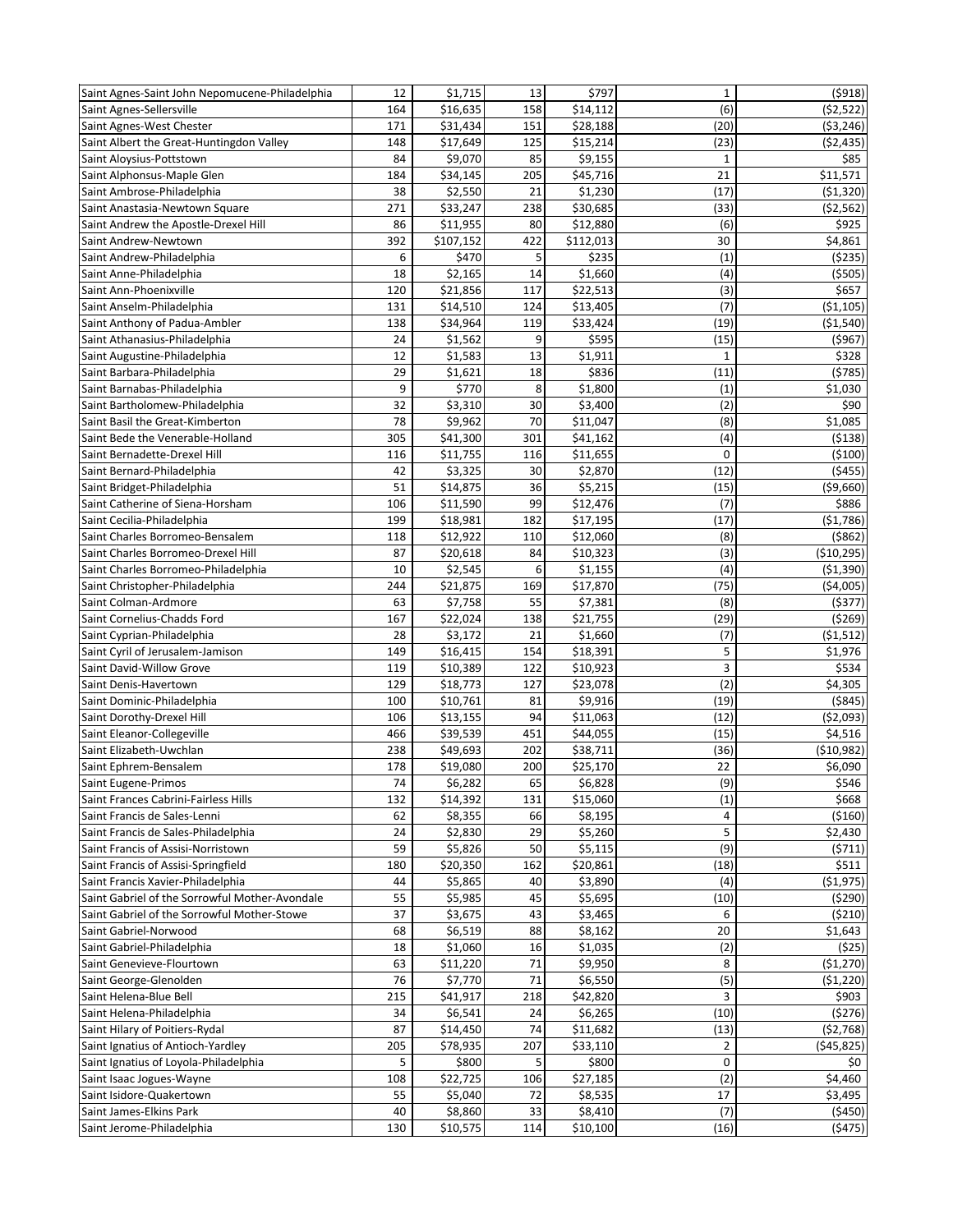| Saint John Baptist Vianney-Gladwyne       | 82             | \$37,170 | 73  | \$38,545 | (9)            | \$1,375    |
|-------------------------------------------|----------------|----------|-----|----------|----------------|------------|
| Saint John Bosco-Hatboro                  | 102            | \$14,340 | 86  | \$9,335  | (16)           | ( \$5,005) |
| Saint John Cantius-Philadelphia           | 78             | \$4,270  | 65  | \$4,095  | (13)           | (5175)     |
| Saint John Chrysostom-Wallingford         | 132            | \$16,550 | 118 | \$16,013 | (14)           | (5537)     |
| Saint John Fisher-Boothwyn                | 136            | \$11,408 | 117 | \$10,727 | (19)           | (5680)     |
| Saint John Neumann-Bryn Mawr              | 127            | \$22,825 | 122 | \$31,334 | (5)            | \$8,509    |
| Saint John Paul II-Philadelphia           | 83             | \$7,322  | 76  | \$6,931  | (7)            | ( \$391)   |
| Saint John the Baptist-Ottsville          | 73             | \$13,892 | 55  | \$6,366  | (18)           | (57, 526)  |
| Saint John the Baptist-Philadelphia       | 88             | \$8,425  | 79  | \$7,770  | (9)            | ( \$655)   |
| Saint John the Evangelist-Morrisville     | 133            | \$17,410 | 109 | \$13,380 | (24)           | ( \$4,030) |
| Saint John the Evangelist-Philadelphia    | 21             | \$5,685  | 19  | \$5,062  | (2)            | (5623)     |
| Saint Joseph-Ambler                       | 41             | \$4,195  | 42  | \$5,610  | $\mathbf{1}$   | \$1,415    |
| Saint Joseph-Aston                        | 154            | \$13,477 | 152 | \$15,150 | (2)            | \$1,673    |
| Saint Joseph-Cheltenham                   | 17             | \$2,340  | 12  | \$1,360  | (5)            | (5980)     |
| Saint Joseph-Coatesville                  | 23             | \$8,054  | 19  | \$8,352  | (4)            | \$298      |
| Saint Joseph-Collingdale                  | 70             | \$4,325  | 51  | \$3,295  | (19)           | ( \$1,030) |
| Saint Joseph-Downingtown                  | 354            | \$39,622 | 296 | \$40,250 | (58)           | \$628      |
| Saint Joseph-Spring City                  | 27             | \$2,135  | 32  | \$2,480  | 5              | \$345      |
| Saint Joseph-Warrington                   | 112            | \$9,125  | 105 | \$11,808 | (7)            | \$2,683    |
| Saint Jude-Chalfont                       | 166            | \$22,940 | 171 | \$48,513 | 5              | \$25,573   |
| Saint Katharine Drexel-Chester            | 20             | \$1,785  | 31  | \$1,937  | 11             | \$152      |
| Saint Katharine of Siena-Wayne            | 102            | \$24,055 | 104 | \$31,395 | $\overline{2}$ | \$7,340    |
| Saint Katherine of Siena-Philadelphia     | 186            | \$17,299 | 167 | \$20,068 | (19)           | \$2,769    |
| Saint Kevin-Springfield                   | 128            | \$14,960 | 111 | \$16,209 | (17)           | \$1,249    |
| Saint Laurence-Upper Darby                | 70             | \$8,882  | 74  | \$9,701  | 4              | \$819      |
| Saint Lawrence-Riegelsville               | 18             | \$1,165  | 12  | \$1,754  | (6)            | \$589      |
| Saint Luke the Evangelist-Glenside        | 126            | \$11,820 | 111 | \$10,730 | (15)           | ( \$1,090) |
| Saint Madeline-Ridley Park                | 93             | \$9,576  | 83  | \$9,410  | (10)           | ( \$166)   |
| Saint Malachy-Philadelphia                | $\overline{7}$ | \$860    | 3   | \$575    | (4)            | (5285)     |
| Saint Margaret-Narberth                   | 96             | \$25,486 | 84  | \$19,311 | (12)           | (\$6,175)  |
| Saint Maria Goretti-Hatfield              | 221            | \$27,889 | 202 | \$28,816 | (19)           | \$927      |
| Saint Mark-Bristol                        | 61             | \$4,715  | 59  | \$5,172  | (2)            | \$457      |
| Saint Martha-Philadelphia                 | 94             | \$6,008  | 88  | \$5,934  | (6)            | (575)      |
| Saint Martin de Porres-Philadelphia       | 18             | \$960    | 6   | \$572    | (12)           | ( \$388)   |
| Saint Martin of Tours-New Hope            | 67             | \$35,520 | 90  | \$36,262 | 23             | \$742      |
| Saint Martin of Tours-Philadelphia        | 57             | \$5,982  | 44  | \$6,190  | (13)           | \$208      |
| Saint Mary Magdalen-Media                 | 192            | \$46,353 | 181 | \$69,889 | (11)           | \$23,536   |
| Saint Mary of the Assumption-Phoenixville | 53             | \$6,440  | 49  | \$6,805  | (4)            | \$365      |
| Saint Mary-Schwenksville                  | 112            | \$14,665 | 118 | \$17,375 | 6              | \$2,710    |
| Saint Matthew-Conshohocken                | 110            | \$9,055  | 93  | \$12,263 | (17)           | \$3,208    |
| Saint Matthew-Philadelphia                | 187            | \$13,740 | 146 | \$15,943 | (41)           | \$2,203    |
| Saint Matthias-Bala Cynwyd                | 52             | \$6,758  | 58  | \$7,014  | 6              | \$257      |
| Saint Maximilian Kolbe-West Chester       | 148            | 519,915  | 138 | \$31,904 | (10)           | 511,989    |
| Saint Michael the Archangel-Levittown     | 114            | \$11,755 | 105 | \$8,245  | (9)            | ( \$3,510) |
| Saint Michael-Philadelphia                | 4              | \$307    | 5   | \$381    | $\mathbf{1}$   | \$74       |
| Saint Monica-Berwyn                       | 95             | \$14,890 | 100 | \$14,827 | 5              | (563)      |
| Saint Monica-Philadelphia                 | 180            | \$12,651 | 159 | \$9,900  | (21)           | (52, 751)  |
| Saint Nicholas of Tolentine-Philadelphia  | 59             | \$3,129  | 57  | \$3,467  | (2)            | \$338      |
| Saint Norbert-Paoli                       | 126            | \$24,747 | 107 | \$37,290 | (19)           | \$12,543   |
| Saint Patrick-Kennett Square              | 107            | \$12,745 | 117 | \$15,552 | 10             | \$2,807    |
| Saint Patrick-Malvern                     | 166            | \$27,337 | 152 | \$24,409 | (14)           | (52, 928)  |
| Saint Patrick-Norristown                  | 22             | \$6,205  | 14  | \$990    | (8)            | (55, 215)  |
| Saint Patrick-Philadelphia                | 41             | \$10,450 | 35  | \$6,911  | (6)            | ( \$3,539) |
| Saint Paul-East Norriton                  | 80             | \$7,730  | 81  | \$6,815  | $\mathbf{1}$   | (5915)     |
| Saint Paul-Philadelphia                   | 29             | \$1,630  | 26  | \$1,826  | (3)            | \$196      |
| Saint Peter the Apostle-Philadelphia      | 10             | \$1,130  | 9   | \$1,305  | (1)            | \$175      |
| Saint Peter-West Brandywine               | 156            | \$20,060 | 126 | \$19,170 | (30)           | ( \$890)   |
| Saint Philip Neri-Lafayette Hill          | 159            | \$35,525 | 131 | \$29,143 | (28)           | (56, 383)  |
| Saint Philip Neri-Pennsburg               | 86             | \$9,025  | 78  | \$10,720 | (8)            | \$1,695    |
| Saint Philip Neri-Philadelphia            | 43             | \$9,585  | 40  | \$9,095  | (3)            | (5490)     |
| Saint Philomena-Lansdowne                 | 55             | \$6,255  | 52  | \$5,745  | (3)            | ( \$510)   |
| Saint Pius X-Broomall                     | 386            | \$29,114 | 395 | \$27,469 | 9              | ( \$1,645) |
| Saint Raymond of Penafort-Philadelphia    | 23             | \$3,980  | 30  | \$4,018  | $\overline{7}$ | \$38       |
| Saint Richard-Philadelphia                | 89             | \$11,545 | 87  | \$11,304 | (2)            | (5241)     |